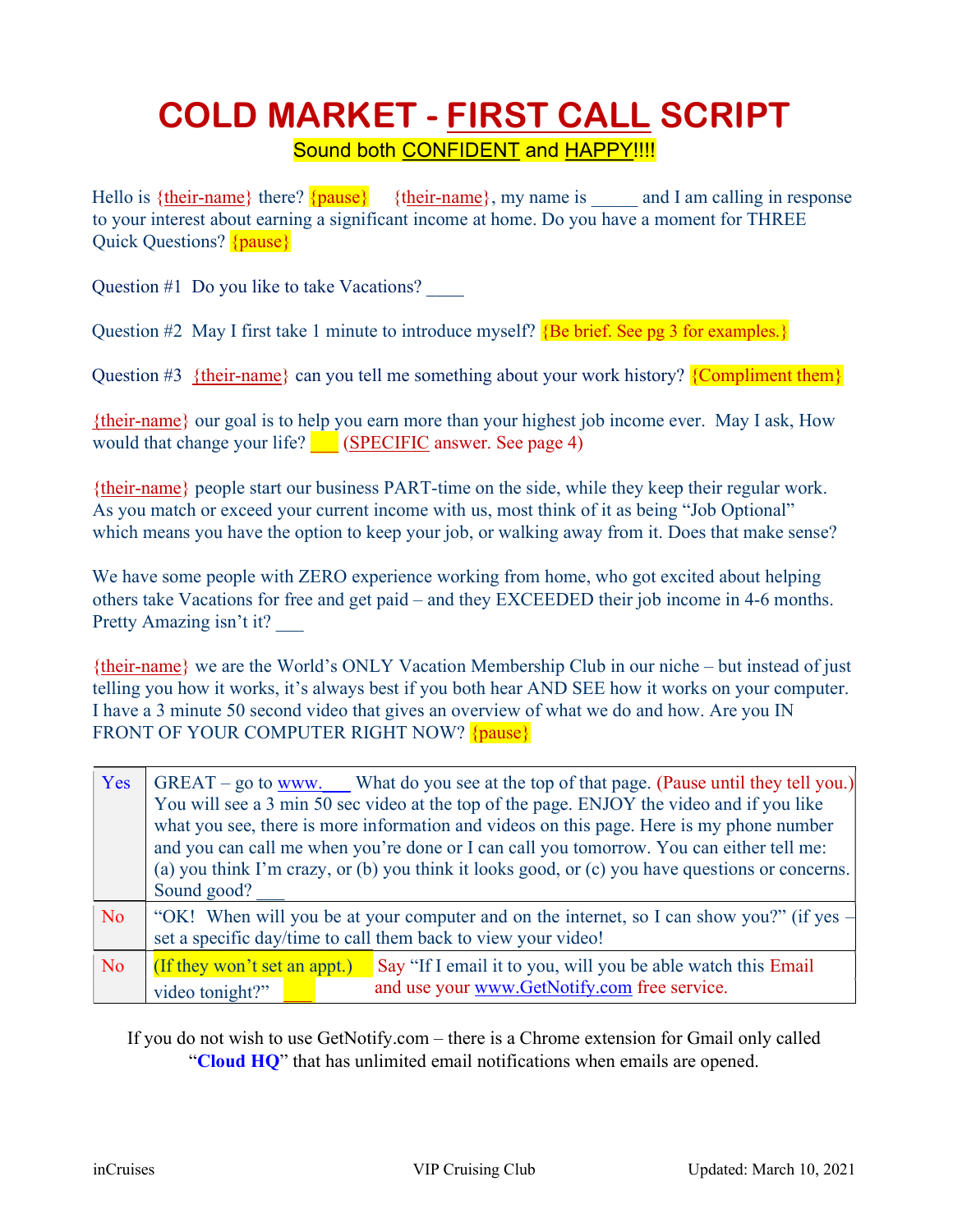## Replies to "Do you like to take Vacation?"

There are only 2 answers to this question: Yes or No.

I have never had anyone say "I don't know" if I ever had a vacation. LOL. I suppose if someone did, they would most likely NOT be who I'm looking for. Right?

 $-$ 

```
If they answer "YES'', with an excited voice say:
"Then you know how AMAZING they are!"
```
 $-$ 

If they answer " $NO''$ , with an excited voice say:

You might ask them "Why?" But most likely this is NOT someone qualified for our business. Graciously tell them this is not for them. Hang up and call the next person.

--

AFTER you've given one of the 2 replies above, move on to the next question: "May I take 1 minute to introduce myself?"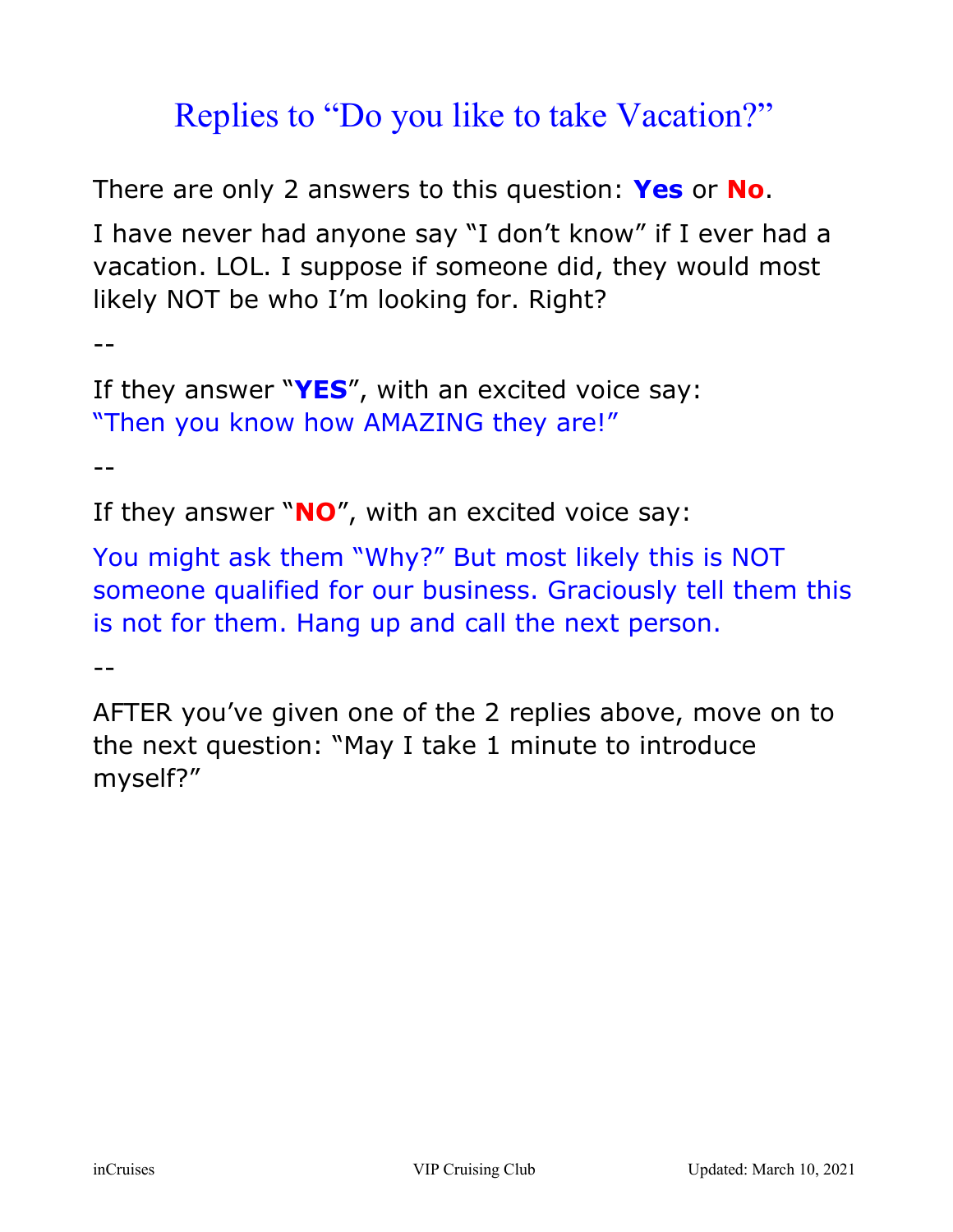# How to **INTRODUCE YOURSELF**

- Do NOT say the name of any other home business company YET & Do NOT say anything negative like ("I don't know anything")
- Do NOT say too much (remember this is 60 seconds or less)

#### EXAMPLE "A"

"I worked in Corporate America for \_\_ years. But wanted something better, where I set my own hours, my own income, and my own location. I saw others in this company (average people) doing very well, and I said, if they can do it, I can too. I've checked this out from top to bottom and I am ALL IN with this business."

#### EXAMPLE "B"

"I was an EMPLOYEE and my company and boss controlled my TIME, my INCOME and my LOCATION. I wanted freedom in all 3 of those areas. I saw others in this company (average people) doing very well, and I said, if they can do it, I can too. I've checked this out from top to bottom and I am ALL IN with this business."

#### EXAMPLE "C"

"For the last years, my job has been as a . But with the economy the way it is, they are not giving pay raises in like forever, and I did not see that I would ever be able to retire. I saw others in this company (average people) doing very well, and I said, if they can do it, I can too. I've checked this out from top to bottom and I am ALL IN with this business."

NOTE 1: Pick 1 (not 2, not 3, just ONE) of the testimonies above. Fill in your info and practice it, so you can introduce yourself and give the person a strong reason to listen to you.

NOTE 2: You need to sound CONFIDENT & HAPPY as you talk with a prospect!!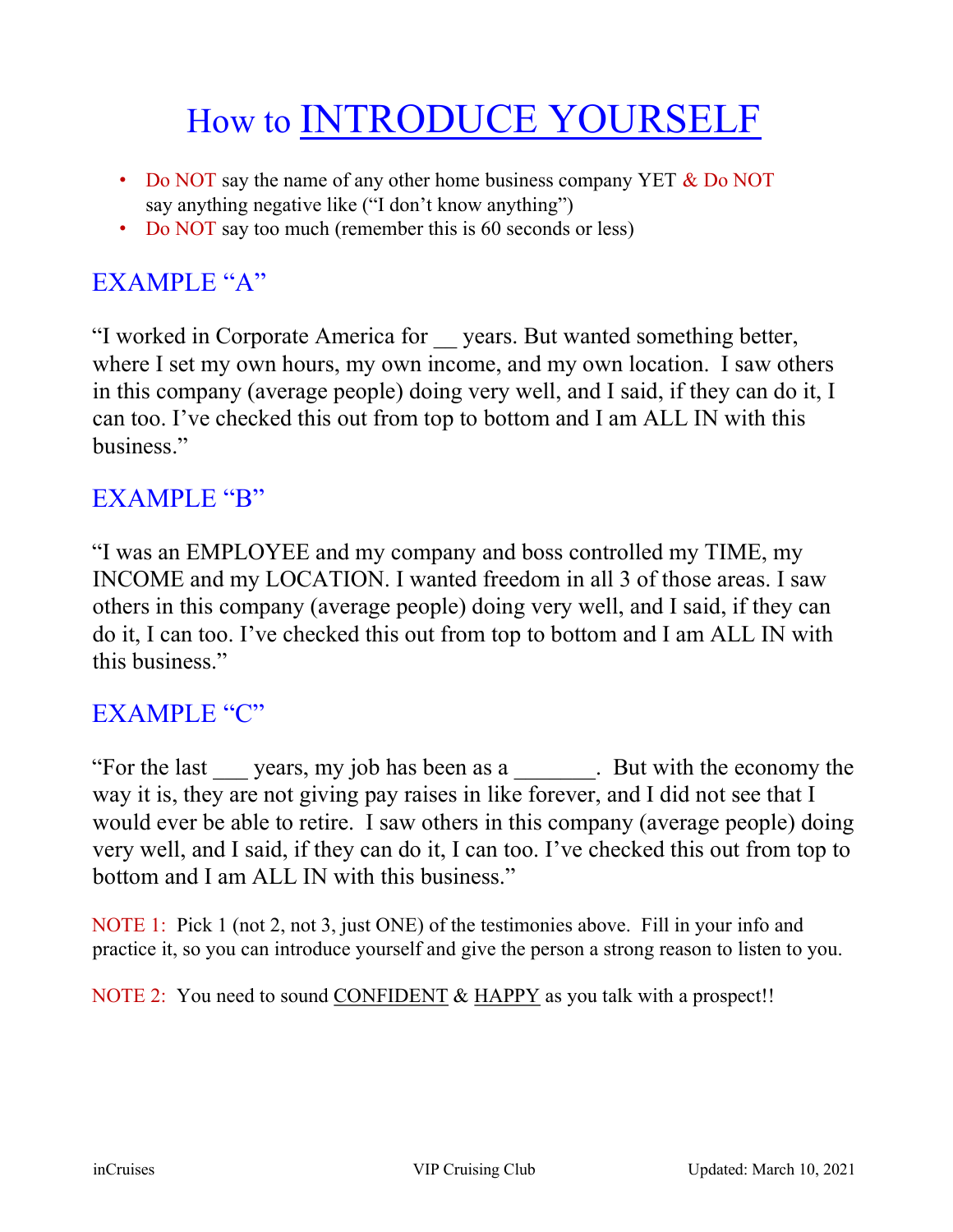# CHANGE YOUR LIFE

In your FIRST call, you ask this question: "Our goal is to help you earn more than your highest job income ever. May I ask, How would that change your life?"

About HALF the time, they give you a very weak and generic answer like: "A lot" or "Significantly"

You do not want to accept that as their answer. But you also do not want them to feel bad about their answer. Just IGNORE what they answered and ask your question in a different way – with multiple choices, like this:

### "Ok. Would you drive a different car, change your house, quit your job or pay off some debts?"

NOW they will usually pick 1 or a few or say ALL of them. That's fine.

The goal with this question is to associate working with you with a BIG REWARD and not "just a little extra money" (I hate that phrase)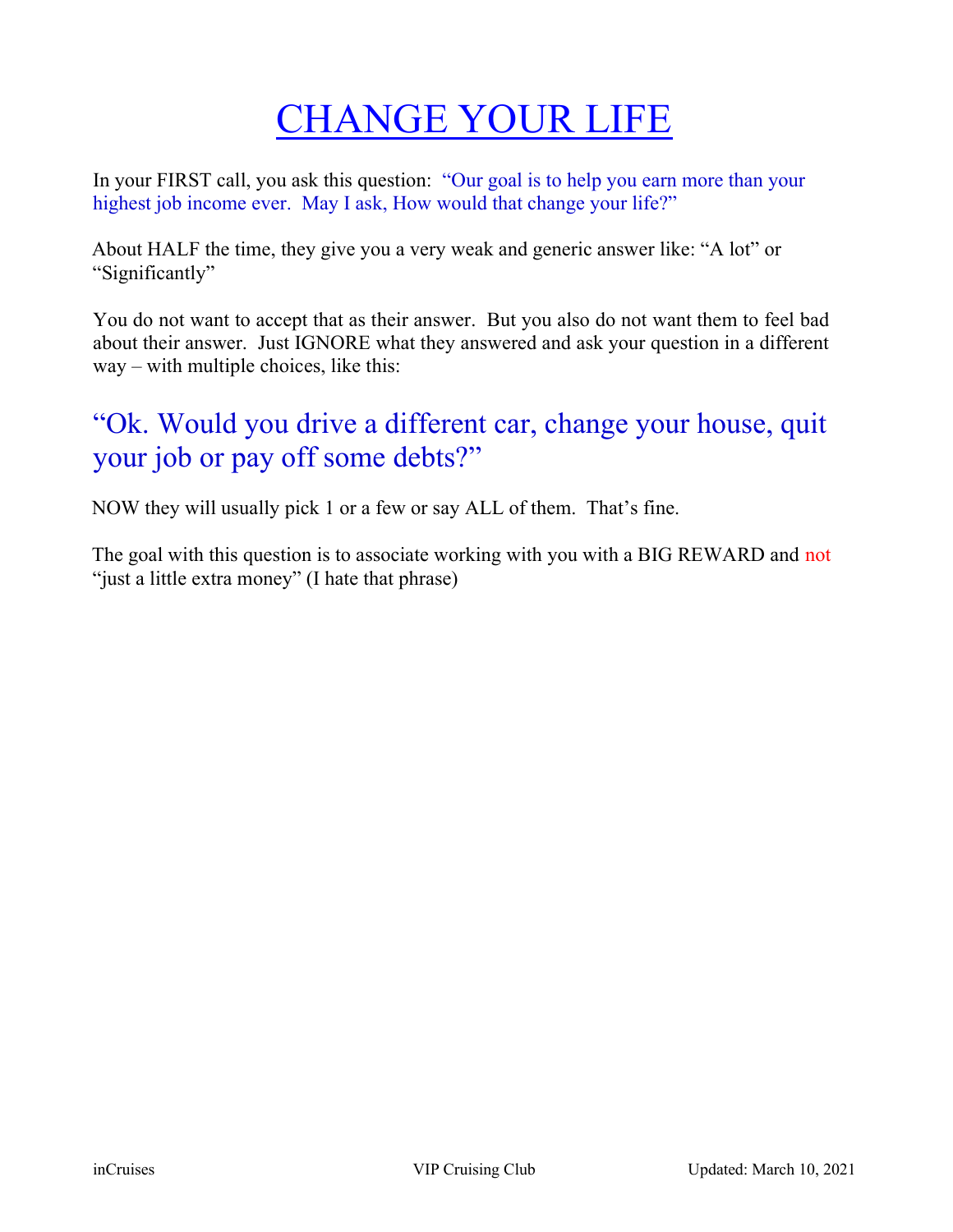## FOLLOW UP SCRIPT

At a normal speaking pace, this page takes 1 minute and 15 seconds.

Hi This is (name) again with inCruises. Did I catch you at a good time?

"Great. I so enjoyed our call the other day, and I really believe you are a great fit for our business. May I ask – Do you have a Specific Question for me, OR are you ready to get started?" (be quiet. wait for their answer)

#### OR .. if they only went through your lead capture page, say this…

"Great. I see that you went to the website and watched the video about inCruises. What did you like best?" (be quiet. wait for their answer)

"Great! {Their-Name}, Do you have a specific question for me, or are you ready to get started?"

At this point be quiet. Don't say a word. Wait until they answer.

If they say "ready to get started", say "Great. TAKE them to your InCruises join page and have them sign up on their computer.

{Their-Name}, I want to introduce you to my business partner, who is fantastic at helping people get started. Hang on for a second, ok? {3-way in your sponsor or upline}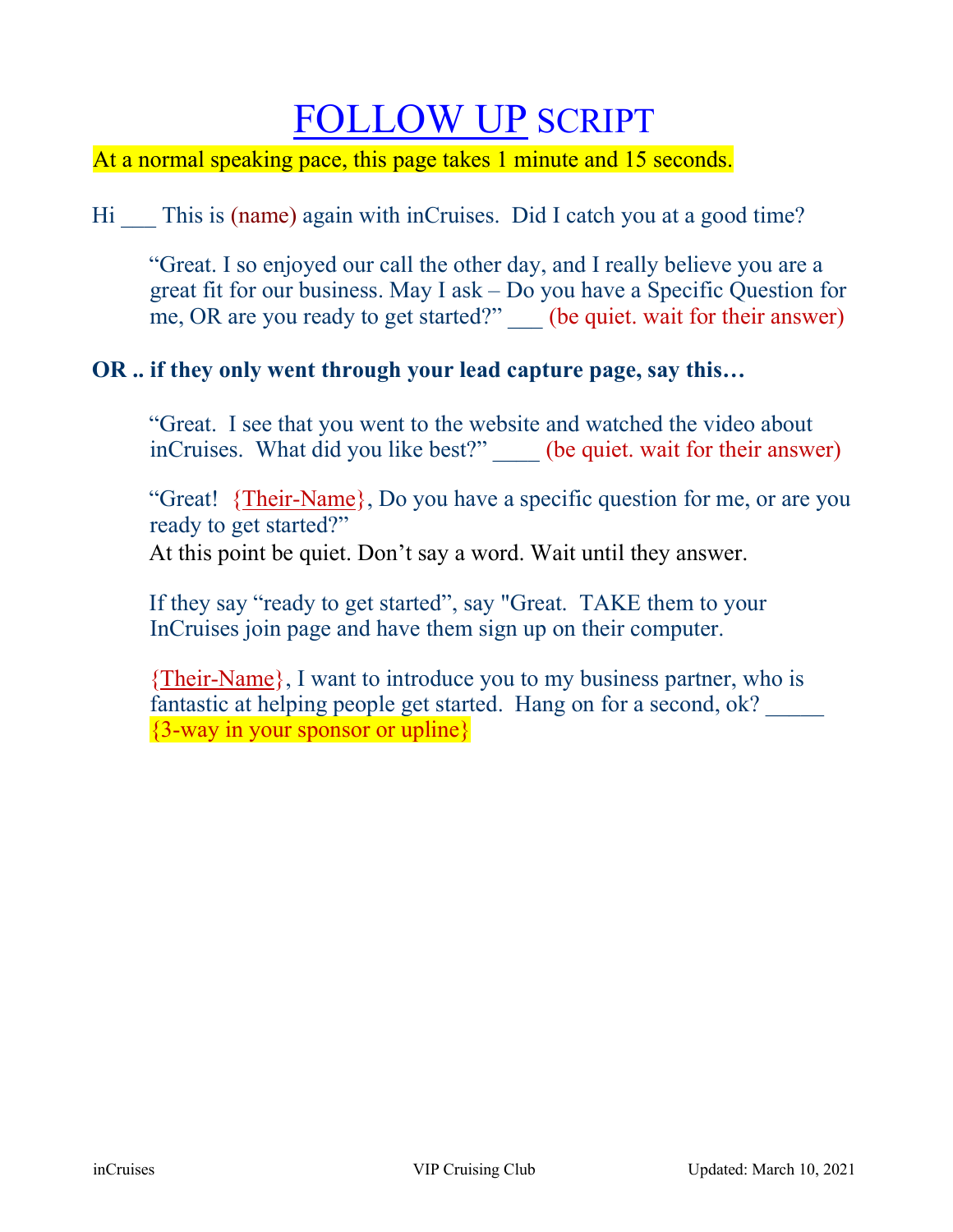### VOICEMAIL SCRIPTS

You MUST sound HAPPY and EXCITED to get a positive response!!

### Voicemail #1:

NOTE: You need to talk to them like you are old friends!!!

Hey {firstname} this is (your FIRST name), sorry I missed ya, but you have to call me back!! I'm more excited than I've been in years. Here is my NEW phone number (xxx) xxx-xxxx call me back as soon as you get this. Ok? Talk with ya soon.

### Voicemail #2:

NOTE: If you're only going to leave ONE voicemail, then use THIS ONE!

Hello {firstname}, My name is {Your First & Last Name}. Thanks for your interest in earning a significant income from home. We have 25 people earning over a HALF MILLION dollars a year in less than 3 years. Check out my website at: {website} and call me back with any questions at (xxx) xxx-xxxx. My website again is: {website} - Have a great day!

### Voicemail #3:

Hello this is (name). I left you a couple messages, but you must be busy. I understand. No problem, but I have so many people showing interest, so I may not be able to call you again. Just write down my website at: {website} & save it by your computer. When you contact me, you will go to the TOP of my list & get my full attention. If I don't hear from you, have a wonderful life, but if you DO contact me – I plan on being the happiest call of your day. Contact me soon, ok? Go to: www.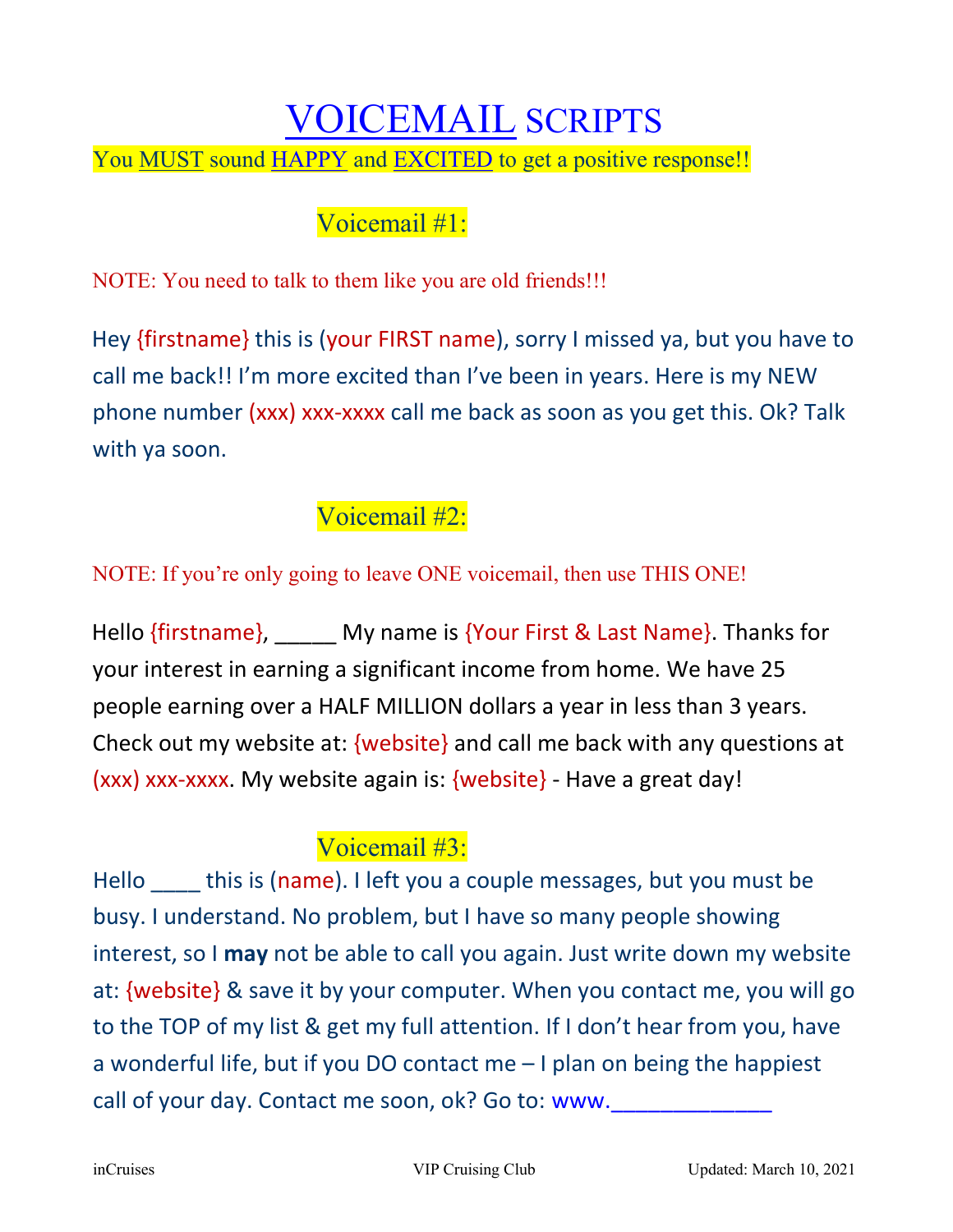# GET YOUR WEBSITE NAME

It is helpful for both you and your prospect, if you have a SHORT, easy to SAY and easy to REMEMBER website address (URL).

We recommend www.namecheap.com How to set it up namecheap – https://www.youtube.com/embed/ugzLSgkTjng

Ask your sponsor because you can buy your own domain name for between \$1 and \$12 for an entire YEAR. Once you have a domain name it's easy to redirect (forward) your other domain locations (URLs) to your Lead Capture Page, Landing Page, etc.. If you wish to have Domain Hosting for additional features, call your sponsor or Michael 904-233-9285 for the best option and value.

## VERY IMPORTANT

BEFORE you 3-way call your prospect with your sponsor or upline, it is ESSENTIAL that your prospect FIRST watch all our marketing videos. This gives them a foundation of understanding of our business. This saves your prospect, you and your upline a lot of time and energy!!!

One of the  $1<sup>st</sup>$  questions your sponsor or upline will ask your prospect on a 3way call is "Now that you've seen our videos, what do you like best so far?"

If your prospect says something like, "I've not seen the videos yet, just tell me what this is about."

To that, your sponsor or upline will say "This is about you starting a business from home, on the road or the beach. You can earn more with our business (working 100% from your phone and internet) than you've earned in any business ever .. but you need to see our videos before we move forward. So watch our videos and we can talk again soon."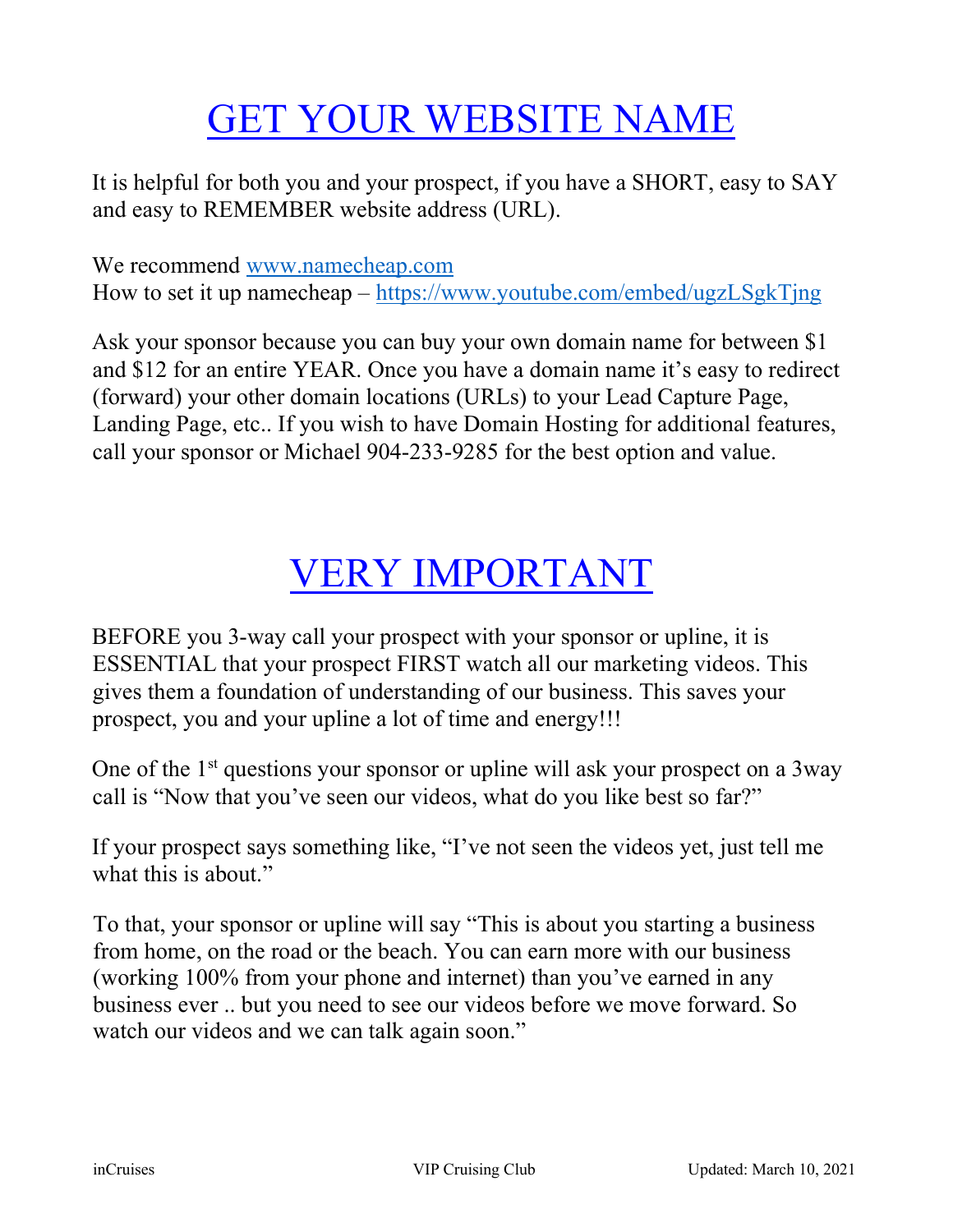# LEARN YOUR NEW BUSINESS

- Study the inCruise Back office and also our Team Training Site: www.savemoney911.com/viptraining
- We provide the training, but if you want to succeed, you need to show up, focus and learn.
- When you're on a training do NOT multi-task. Turn OFF the TV, Facebook, cell phone, skype, etc.
- Take Notes you will remember 80% more if you do!
- Stop saying negative things like "I'm not good at computers." "I'm not good on the internet" "I've never succeeded in a home business before." – If you keep telling yourself (or others) this, you will never succeed.
- Instead say, "I'm learning." "I'm getting better." "I am going to succeed no matter how long it takes me."
- Do not try to convince others, don't explain how this works, don't go into details. Just get excited and invite them to see your \_\_ minute second video! Let our videos do the explaining for you!
- P/T: Personally take 1 new person /day (minimum) to your video webpage (see page 1). Once you do this 6 days in a row, then increase to 2/day then 3/day.